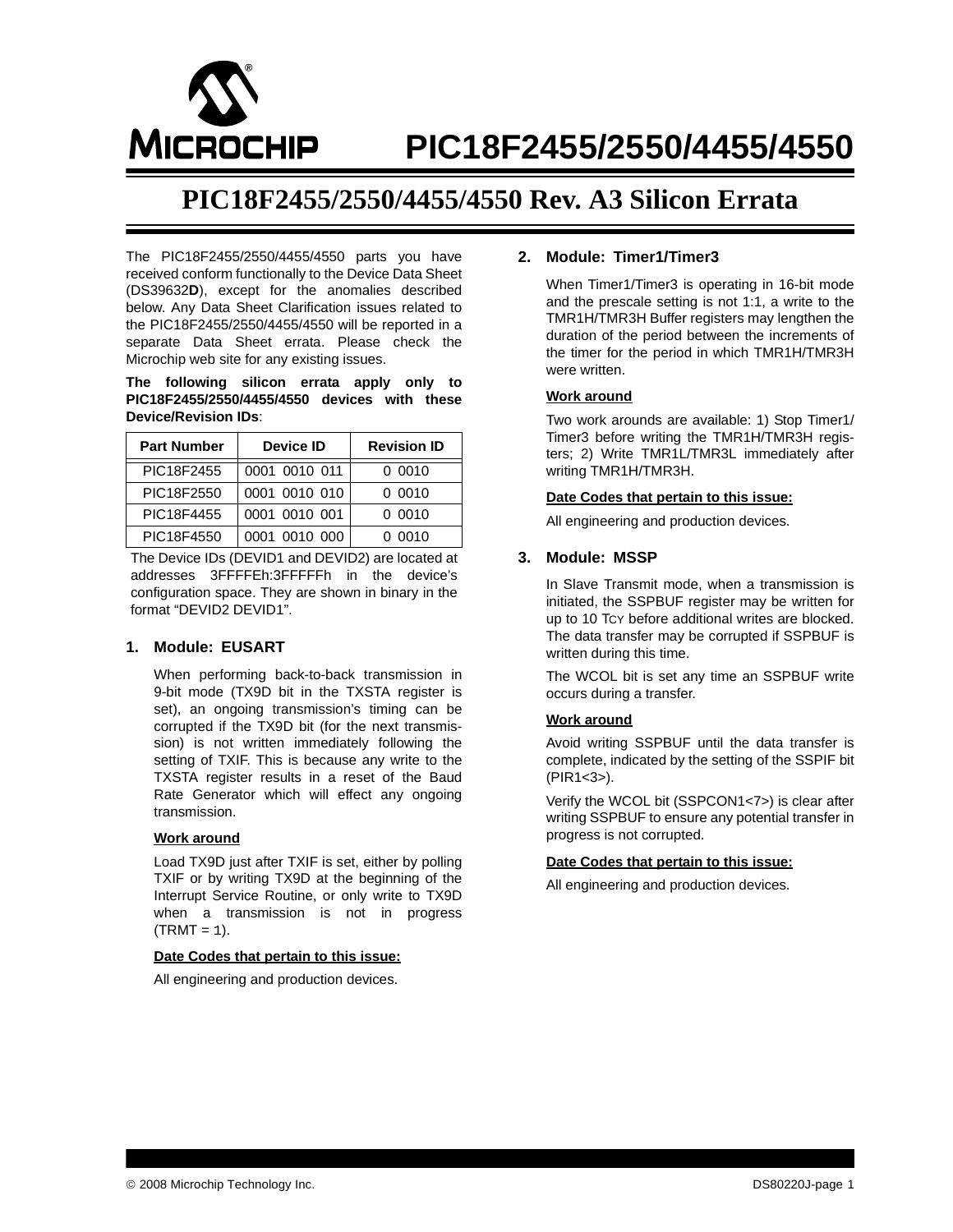## <span id="page-1-1"></span>**4. Module: Interrupts**

If an interrupt occurs during a two-cycle instruction that modifies the STATUS, BSR or WREG register, the unmodified value of the register will be saved to the corresponding Fast Return (Shadow) register and upon a fast return from the interrupt, the unmodified value will be restored to the STATUS, BSR or WREG register.

For example, if a high priority interrupt occurs during the instruction, MOVFF TEMP, WREG, the MOVFF instruction will be completed and WREG will be loaded with the value of TEMP before branching to ISR. However, the previous value of WREG will be saved to the Fast Return register during ISR branching. Upon return from the interrupt with a fast return, the previous value of WREG in the Fast Return register will be written to WREG. This results in WREG containing the value it had before execution of MOVFF TEMP, WREG.

Affected instructions are:

MOVFF Fs, Fd where Fd is WREG, BSR or STATUS;

MOVSF Zs, Fd where Fd is WREG, BSR or STATUS; and

MOVSS [Zs], [Zd] where the destination is WREG, BSR or STATUS.

## **Work around**

- 1. Assembly Language Programming:
- a) If any two-cycle instruction is used to modify the WREG, BSR or STATUS register, do not use the RETFIE FAST instruction to return from the interrupt. Instead, save/restore WREG, BSR and STATUS via software per Example 9-1 in the Device Data Sheet. Alternatively, in the case of MOVFF, use the MOVF instruction to write to WREG instead. For example, use:

MOVF TEMP, W MOVWF BSR

instead of: MOVFF TEMP, BSR.

b) As another alternative, the following work around shown in [Example 1](#page-1-0) can be used. This example overwrites the Fast Return register by making a dummy call to Foo with the fast option in the high priority service routine.

## **Date Codes that pertain to this issue:**

```
EXAMPLE 1:
```

```
ISR @ 0x0008
  CALL Foo, FAST; store current value of WREG, BSR, STATUS for a second time
Foo:
 POP ; clears return address of Foo call
  : ; insert high priority ISR code here
  :
  RETFIEFAST
```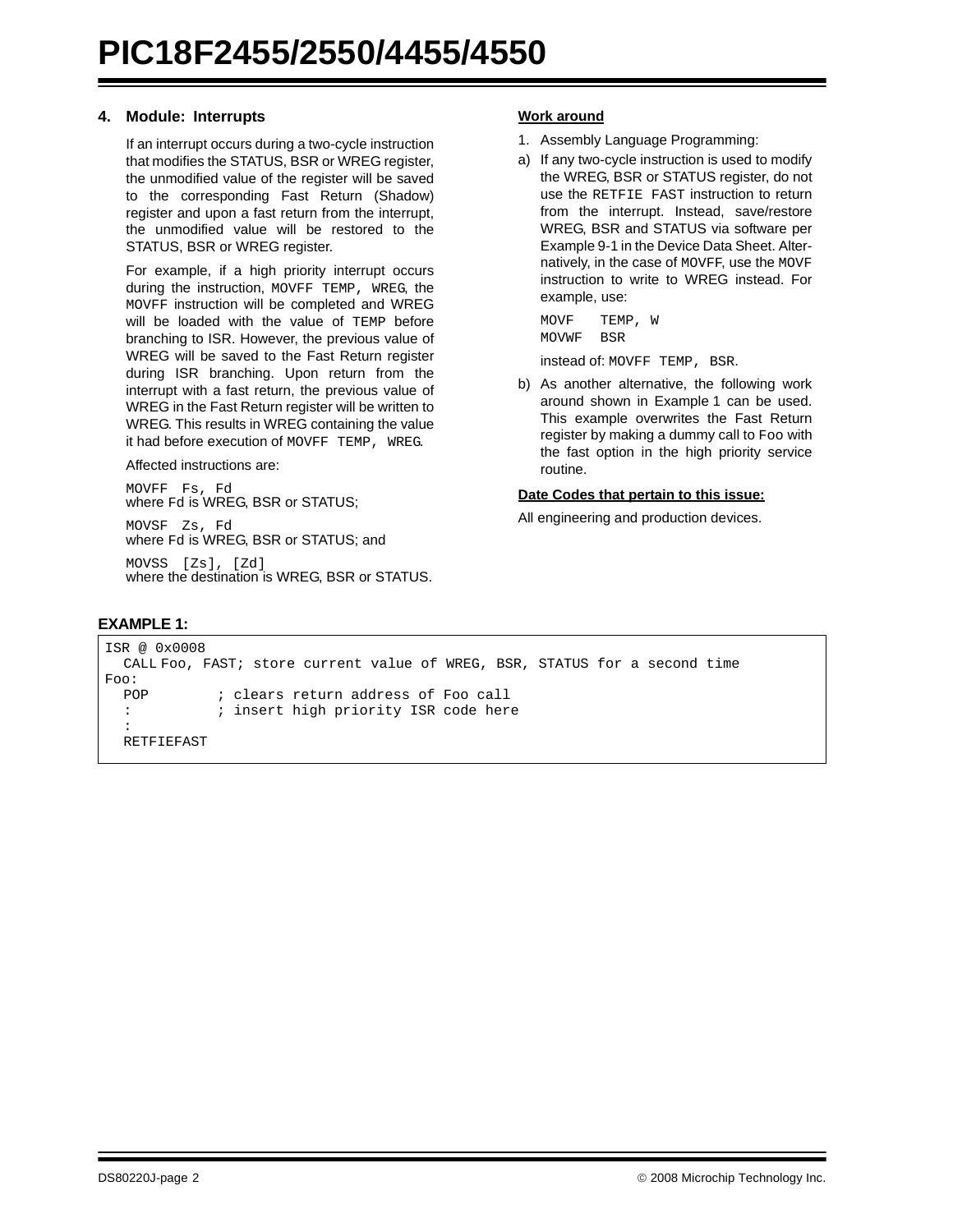2. C Language Programming: The exact work around depends on the compiler in use. Please refer to your C compiler documentation for details.

If using the Microchip MPLAB® C18 C Compiler, define both high and low priority interrupt handler functions as "low priority" by using the pragma interruptlow directive. This directive instructs the compiler to not use the RETFIE FAST instruction. If the proper high priority interrupt bit is set in the IPRx register, then the interrupt is treated as high priority in spite of the pragma interruptlow directive.

The code segment shown in [Example 2](#page-2-0) demonstrates the work around using the C18 compiler:

## <span id="page-2-0"></span>**EXAMPLE 2:**

```
#pragma interruptlow MyLowISR
void MyLowISR(void)
{
   // Handle low priority interrupts.
}
// Although MyHighISR is a high priority interrupt, use interruptlow pragma so that
// the compiler will not use retfie FAST.
#pragma interruptlow MyHighISR
void MyHighISR(void)
{
   // Handle high priority interrupts.
}
#pragma code highVector=0x08
void HighVector (void)
{
   _asm goto MyHighISR _endasm
}
#pragma code /* return to default code section */
#pragma code lowVector=0x18
void LowVector (void)
{
   _asm goto MyLowISR _endasm
}
#pragma code /* return to default code section */
```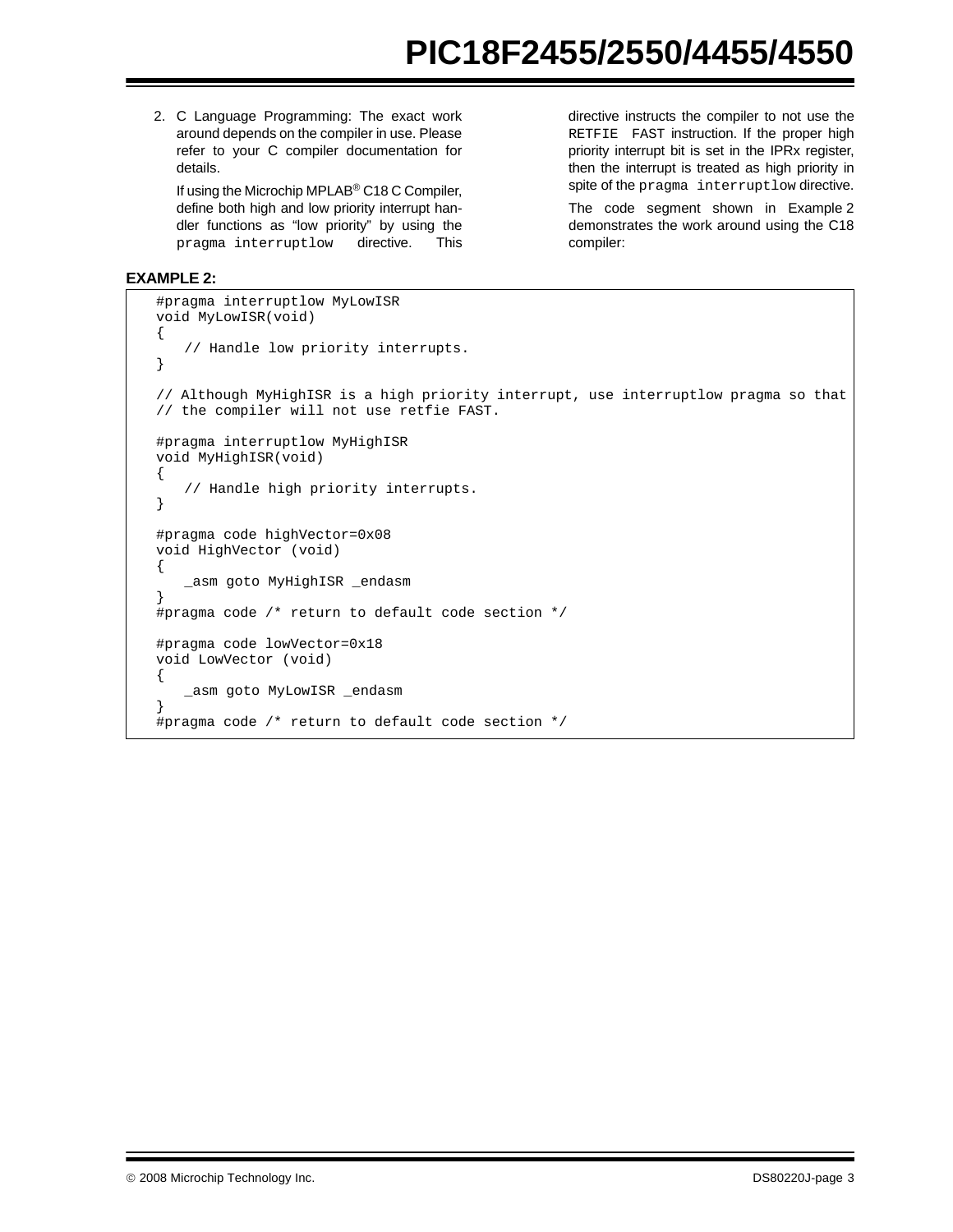An optimized C18 version is also provided in [Example 3.](#page-3-0) This example illustrates how it reduces the instruction cycle count from 10 cycles to 3:

## <span id="page-3-0"></span>**EXAMPLE 3:**

```
#pragma code high_vector_section=0x8
void high_vector (void)
{
  \_asm
    CALL high_vector_branch, 1
   _endasm
}
void high_vector_branch (void)
{
   _asm
     POP
     GOTO high_isr
   _endasm
}
#pragma interrupt high_isr
void high_isr (void)
{
   ...
}
```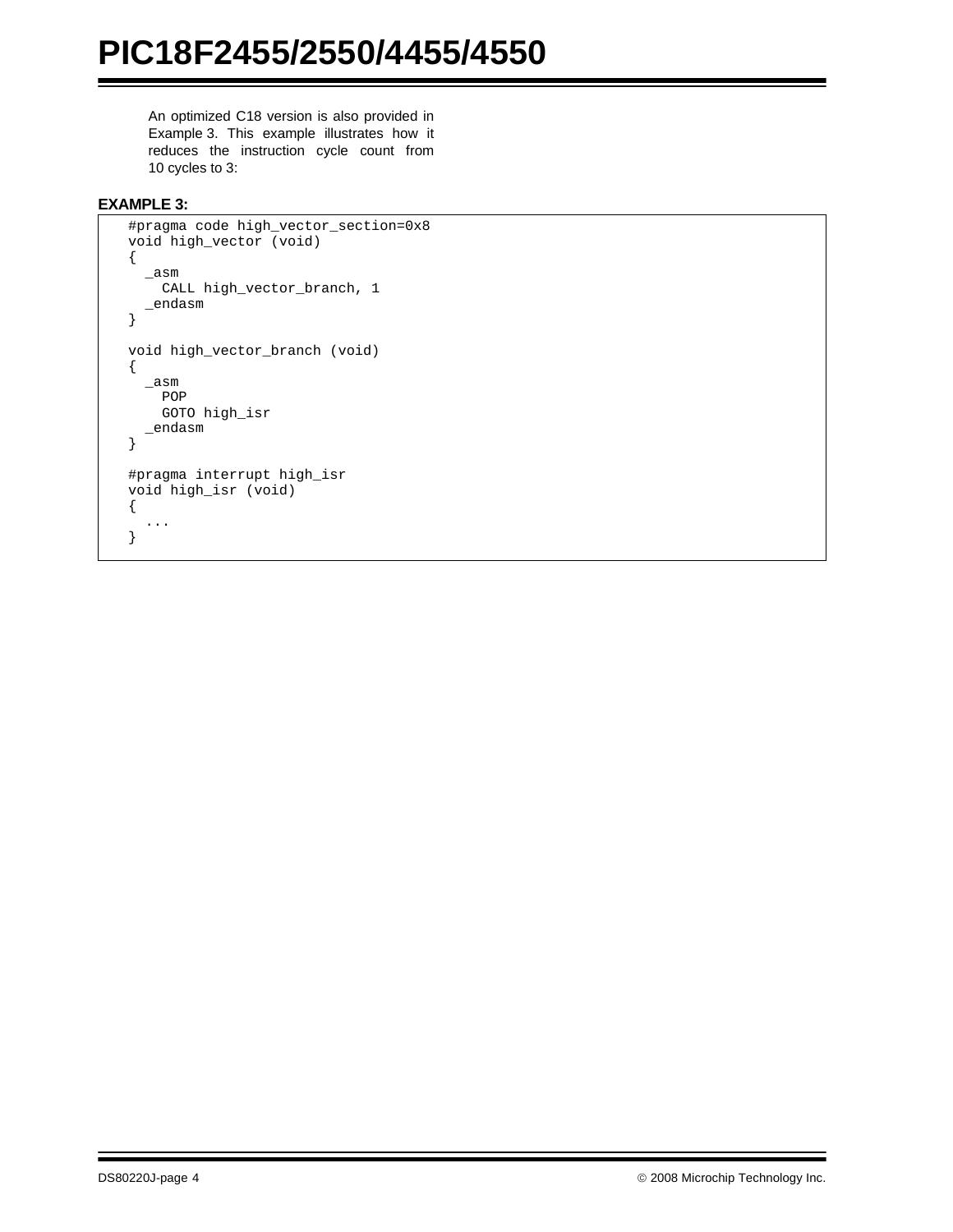## **5. Module: ECCP**

When monitoring a shutdown condition using a bit test on the ECCPASE bit (ECCP1AS<7>), or performing a bit operation on the ECCPASE bit, the device may produce unexpected results.

## **Work around**

Before performing a bit test or bit operation on the ECCPASE bit, copy the ECCP1AS register to the working register and perform the operation there.

By avoiding these operations on the ECCPASE bit in the ECCP1AS register, the module will operate normally.

In [Example 4,](#page-4-0) ECCPASE bit operations are performed on the W register.

#### <span id="page-4-0"></span>**EXAMPLE 4:**

| MOVF       | ECCP1AS, W       |
|------------|------------------|
| BTFSC      | WREG, ECCPASE    |
| <b>BRA</b> | SHUTDOWN ROUTINE |

#### **Date Codes that pertain to this issue:**

All engineering and production devices.

## **6. Module: ECCP**

When the CCP1 auto-shutdown feature is configured for automatic restart by setting the PRSEN bit (ECCP1DEL<7>), the pulse terminates immediately in a shutdown event. In addition, the pulse may restart within the period if the shutdown condition expires. This may result in the generation of short pulses on the PWM output(s).

## **Work around**

Configure the auto-shutdown for software restart by clearing the PRSEN bit (ECCP1DEL<7>). The PWM can be re-enabled by clearing the ECCPASE bit (ECCP1AS<7>) after the shutdown condition expires.

#### **Date Codes that pertain to this issue:**

All engineering and production devices.

## **7. Module: ECCP**

When operating either Timer1 or Timer3 as a counter with a prescale value other than 1:1 and operating the ECCP in Compare mode with the Special Event Trigger (CCP1CON bits, CCP1M3:CCP1M0 = 1011), the Special Event Trigger Reset of the timer occurs as soon as there is a match between TMRxH:TMRxL and CCPR1H:CCPR1L.

This differs from the PIC18F452, where the Special Event Trigger Reset of the timer occurs on the next rollover of the prescale counter after the match between TMRxH:TMRxL and CCPR1H:CCPR1L.

## **Work around**

To achieve the same timer Reset period on the PIC18F4550 family as the PIC18F452 family for a given clock source, add 1 to the value in CCPR1H:CCPR1L. In other words, if  $CCPR1H:CCPR1L = x$  for the PIC18F452, to achieve the same Reset period on the PIC18F4550 family, CCPR1H:CCPR1L =  $x + 1$ , where the prescale is 1, 2, 4 or 8 depending on the T1CKPS1:T1CKPS0 bit values.

#### **Date Codes that pertain to this issue:**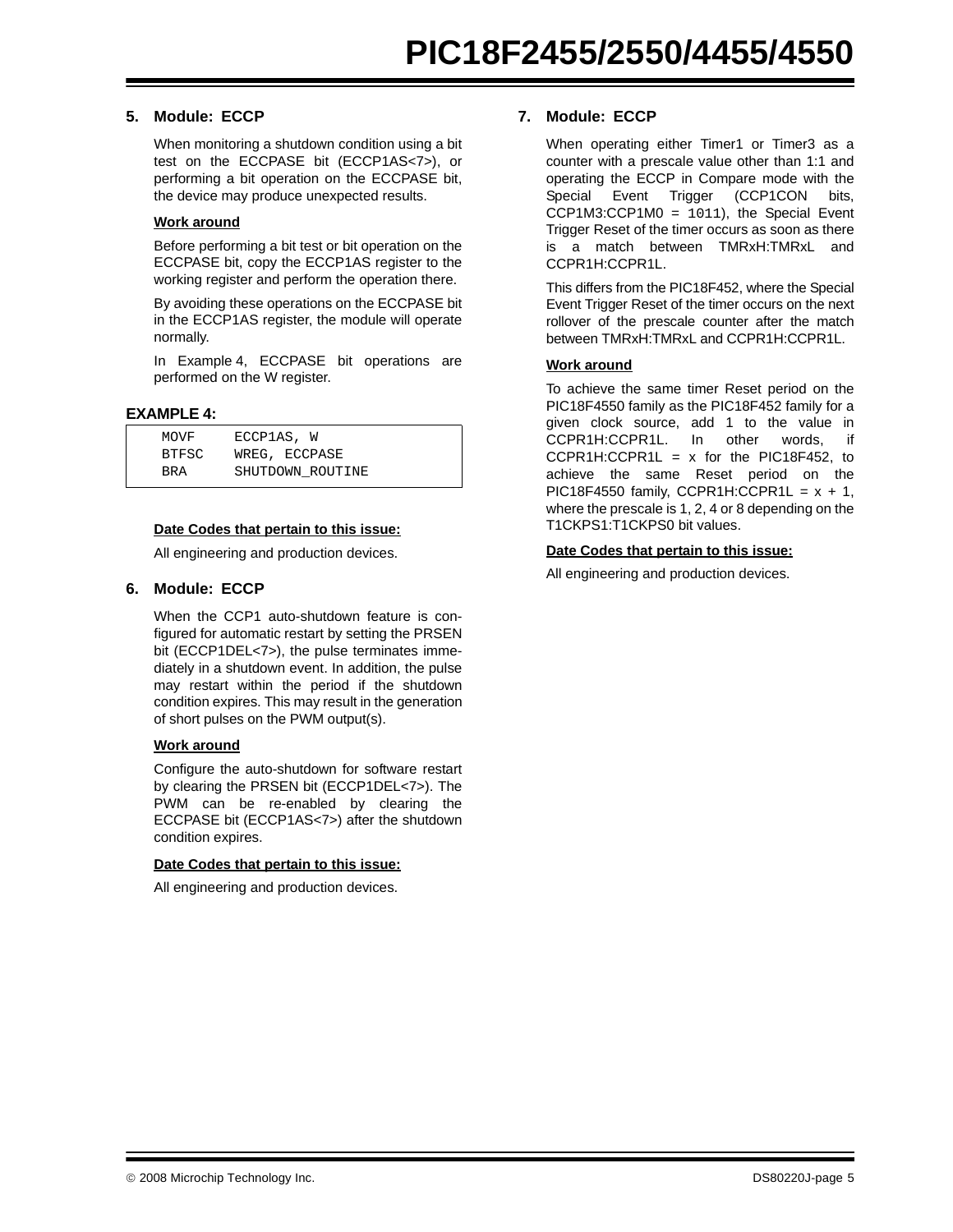## **8. Module: A/D**

The A/D offset is greater than the specified limit in Table 28-28 of the Device Data Sheet. The updated conditions and limits are shown in **bold** text in [Table 1](#page-5-0).

## **Work around**

Three work arounds exist.

1. Configure the A/D to use the VREF+ and VREFpins for the voltage references. This is done by setting the VCFG<1:0> bits (ADCON1<5:4>).

- 2. Perform a conversion on a known voltage reference voltage and adjust the A/D result in software.
- 3. Increase system clock speed to 48 MHz and adjust A/D settings accordingly. Higher system clock frequencies decrease offset error.

#### **Date Codes that pertain to this issue:**

All engineering and production devices.

## <span id="page-5-0"></span>**TABLE 1: A/D CONVERTER CHARACTERISTICS: PIC18F2455/2550/4455/4550 (INDUSTRIAL) PIC18LF2455/2550/4455/4550 (INDUSTRIAL)**

| Param<br>No. | <b>Symbol</b> | <b>Characteristic</b> | Min | <b>Typ</b> | Max   | Units | <b>Conditions</b>          |
|--------------|---------------|-----------------------|-----|------------|-------|-------|----------------------------|
| <b>A06A</b>  | <b>EOFF</b>   | <b>Offset Error</b>   |     |            | < 2.0 | LSb   | $VREF = VREF+$ and $VREF-$ |
| A06          | <b>EOFF</b>   | Offset Error          |     |            | < 3.5 | _Sb_  | $VREF = VSS$ and $VDD$     |

## **9. Module: DC Characteristics (BOR)**

The values for parameter D005 (VBOR) in **Section 28.1 "DC Characteristics"** of the Device Data Sheet, when the trip point for BORV1:BORV0 =  $11$ , are not applicable as the device may reset below the minimum operating voltage for the device.

#### **Work around**

None.

#### **Date Codes that pertain to this issue:**

All engineering and production devices.

## **10. Module: USB**

When an IN endpoint is owned by USB SIE and the UCON register PKTDIS bit is set, if a USB NAK event occurs on the IN endpoint before the PKTDIS bit is clear, then after the PKTDIS is clear, the pending IN endpoint will send out more bytes than expected. For example, if configured to send out 8 bytes, the SIE would actually send out 12 bytes of data.

## **Work around**

The PKTDIS bit is set when a USB control transfer setup packet is received. Clear this bit as soon as possible, and clear it before turning over any IN endpoint ownership to the SIE.

In the distributed C18 version of the USB library, the following change should be made:

*File*: usbctrltrf.c, version 1.0, dated 11/19/04

*Function*:

void USBCtrlEPServiceComplete(void)

#### *Required Modification*:

Move  $UCONbits.PKTDIS = 0$ , which is located at the end of the function, to the start of the function instead.

#### **Date Codes that pertain to this issue:**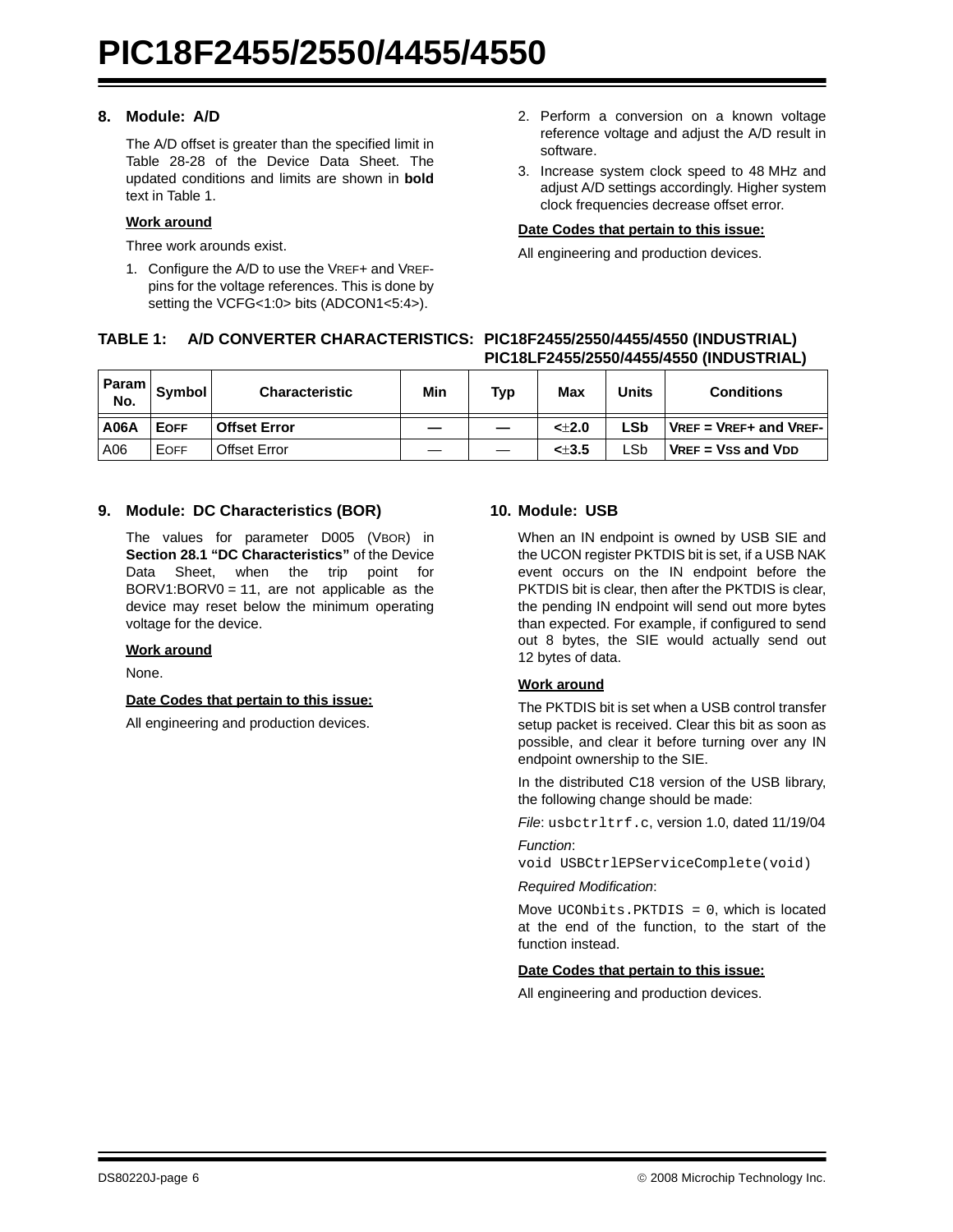## **11. Module: PORTD**

Each of the PORTD pins has a weak internal pull-up. A single control bit, RDPU (PORTE<7>), can turn on all the pull-ups. After the pull-up has been enabled (PORTE<7> = 1), any access to the PORTE register would cause the RDPU control bit to clear, except those that write a '1' to PORTE<7>.

#### **Work around**

Reassert RDPU after each and every access to the PORTE register, except those that write a '1' to PORTE<7>, or use external pull-ups.

#### **Date Codes that pertain to this issue:**

All engineering and production devices.

#### **12. Module: Module: MSSP**

The  $1^2C^™$  slave address masking feature is not supported, therefore, SSPCON2 register bits, ADMSK<5:1>, do not exist in  $I^2C$  Slave mode.

## **Work around**

None.

#### **Date Codes that pertain to this issue:**

All engineering and production devices.

#### **13. Module: EUSART**

In the BAUDCON register, bits RXDTP and TXCKP do not exist. BAUDCON bit 4 is defined instead as SCKP and has the following definition:

bit 4 **SCKP**: Synchronous Clock Polarity Select bit Asynchronous mode:

Unused in this mode.

Synchronous mode:

 $1 =$  Idle state for clock (CK) is a high level

 $0 =$  Idle state for clock (CK) is a low level

#### **Work around**

None.

## **Date Codes that pertain to this issue:**

All engineering and production devices.

#### **14. Module: USB**

The Ping-Pong Buffer mode in which the ping-pong buffers are enabled for Endpoints 1 to 15 (UCFG<PPB1:PPB0> = 11) is not supported.

#### **Work around**

Use other Ping-Pong Buffer modes.

#### **Date Codes that pertain to this issue:**

All engineering and production devices.

#### **15. Module: MSSP**

The MSSP configured in SPI Slave mode will generate a write collision if SSPBUF is updated and the previous SSPBUF contents have not been transferred to the shift register.

Re-initializing the MSSP by clearing and setting the SSPEN (SSPCON1<5>) bit prior to rewriting SSPBUF will not prevent the error condition.

#### **Work around**

Prior to updating the SSPBUF register with a new value, verify whether the previous contents were transferred by reading the BF (SSPSTAT<0>) bit. If the previous byte has not been transferred, update SSPBUF and clear the WCOL (SSPCON1<7>) bit if necessary.

#### **Date Codes that pertain to this issue:**

All engineering and production devices.

#### **16. Module: MSSP**

In SPI mode, the SDO output may change after the inactive clock edge of the bit '0' output. This may affect some SPI components that read data over 300 ns after the inactive edge of SCK.

#### **Work around**

None

#### **Date Codes that pertain to this issue:**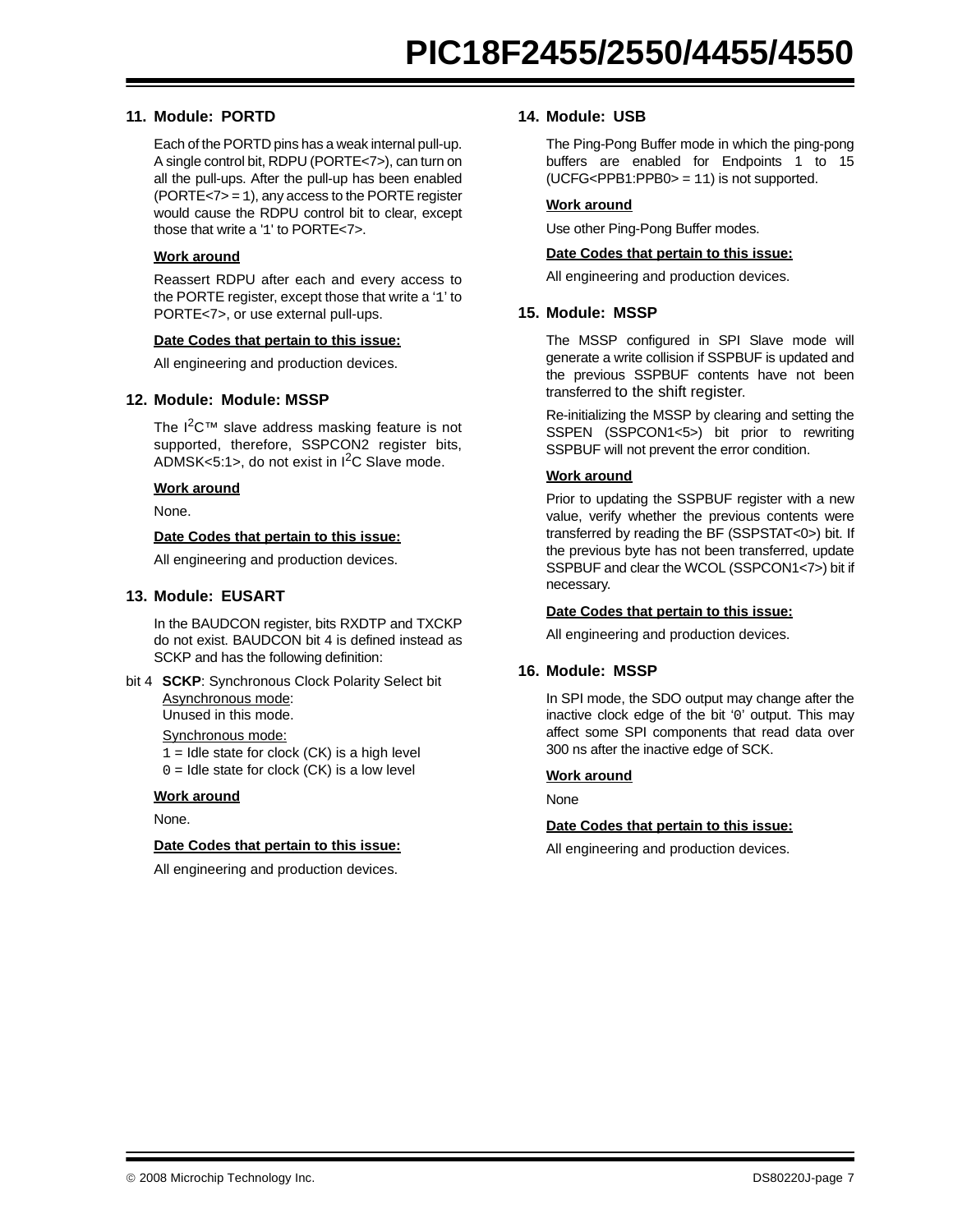## **17. Module: MSSP**

It has been observed that following a Power-on Reset,  $I^2C$  mode may not initialize properly by just configuring the SCL and SDA pins as either inputs or outputs. This has only been seen in a few unique system environments.

A test of a statistically significant sample of preproduction systems, across the voltage and current range of the application's power supply, should indicate if a system is susceptible to this issue.

## **Work around**

Before configuring the module for  $1^2C$  operation:

- 1. Configure the SCL and SDA pins as outputs by clearing their corresponding TRIS bits.
- 2. Force SCL and SDA low by clearing the corresponding LAT bits.
- 3. While keeping the LAT bits clear, configure SCL and SDA as inputs by setting their TRIS bits.

Once this is done, use the SSPCON1 and SSPCON2 registers to configure the proper I<sup>2</sup>C mode as before.

#### **Date Codes that pertain to this issue:**

All engineering and production devices.

#### **18. Module: MSSP**

When the MSSP is configured for SPI mode, the Buffer Full bit, BF (SSPSTAT<0>), should not be polled in software to determine when the transfer is complete.

#### **Work around**

Copy the SSPSTAT register into a variable and perform the bit test on the variable. In [Example 5](#page-7-0), SSPSTAT is copied into the working register where the bit test is performed.

#### <span id="page-7-0"></span>**EXAMPLE 5:**

| loop MSB: |                 |  |  |  |
|-----------|-----------------|--|--|--|
|           | MOVF SSPSTAT, W |  |  |  |
|           | BTFSS WREG, BF  |  |  |  |
| BRA       | loop MSB        |  |  |  |
|           |                 |  |  |  |

A second option is to poll the Master Synchronous Serial Port Interrupt Flag bit, SSPIF (PIR1<3>). This bit can be polled and will set when the transfer is complete.

#### **Date Codes that pertain to this issue:**

All engineering and production devices.

#### **19. Module: EUSART**

In rare situations, one or more extra zero bytes have been observed in a packet transmitted by the module operating in Asynchronous mode. The actual data is not lost or corrupted; only unwanted (extra) zero bytes are observed in the packet.

This situation has only been observed when the contents of the transmit buffer, TXREG, are transferred to the TSR during the transmission of a Stop bit. For this to occur, three things must happen in the same instruction cycle:

- TXREG is written to;
- the baud rate counter overflows (at the end of the bit period); and
- a Stop bit is being transmitted (shifted out of TSR).

#### **Work around**

If possible, do not use the module's double-buffer capability. Instead, load the TXREG register when the TRMT bit (TXSTA<1>) is set, indicating the TSR is empty.

If double-buffering is used and back-to-back transmission is performed, then load TXREG immediately after TXIF is set, or wait 1-bit time after TXIF is set. Both solutions prevent writing TXREG while a Stop bit is transmitted. Note that TXIF is set at the beginning of the Stop bit transmission.

If transmission is intermittent, then do the following:

- Wait for the TRMT bit to be set before loading TXREG.
- Alternatively, use a free timer resource to time the baud period. Set up the timer to overflow at the end of Stop bit, then start the timer when you load the TXREG. Do not load the TXREG when timer is about to overflow.

## **Date Codes that pertain to this issue:**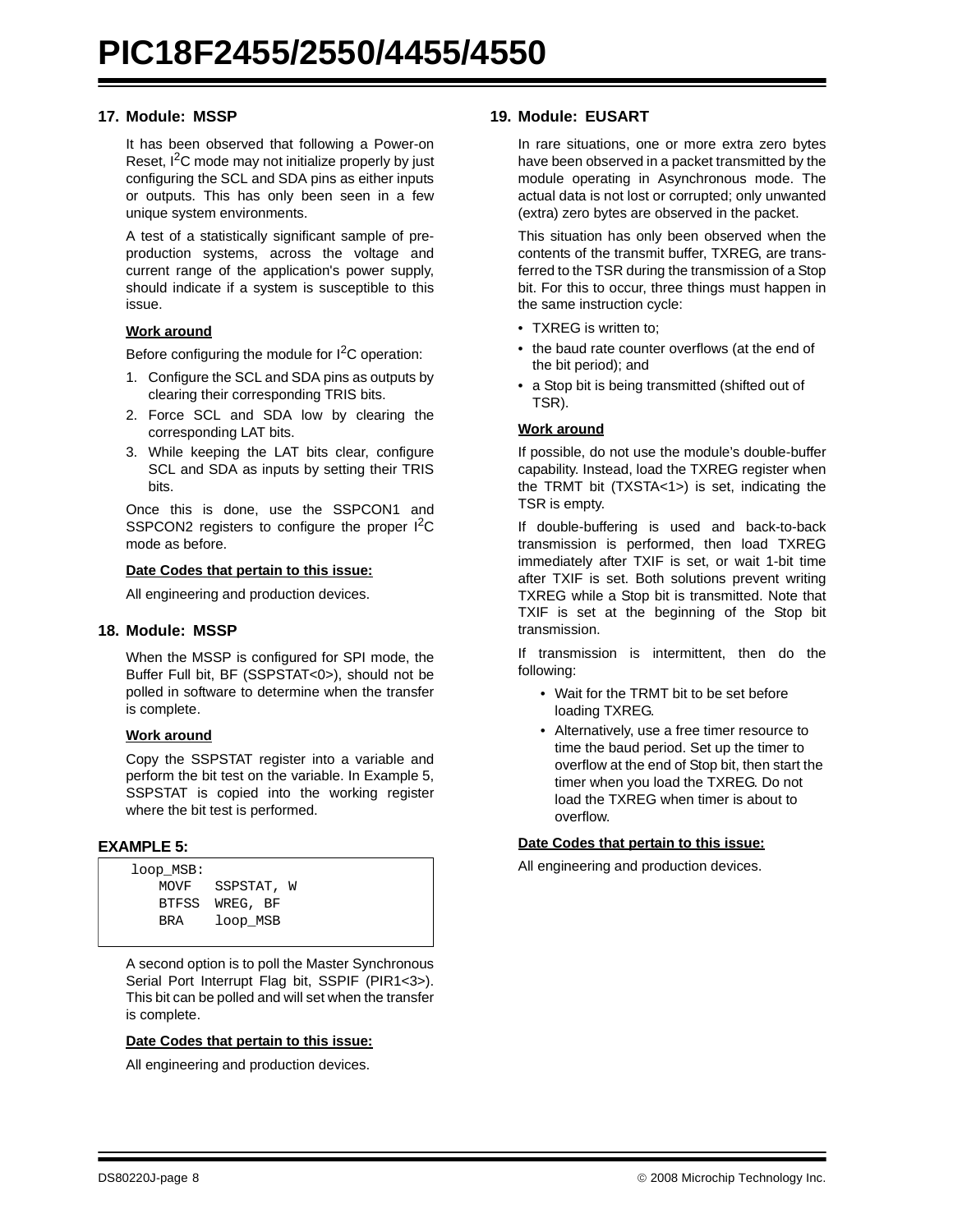## **20. Module: EUSART**

In 9-Bit Asynchronous Full-Duplex Receive mode, the received data may be corrupted if the TX9D bit (TXSTA<0>) is not modified immediately after the RCIDL bit (BAUDCON<6>) is set.

## **Work around**

Write to TX9D only when a reception is not in progress (RCIDL  $=$  1). Since there is no interrupt associated with RCIDL, it must be polled in software to determine when TX9D can be updated.

#### **Date Codes that pertain to this issue:**

All engineering and production devices.

## **21. Module: EUSART**

After the last received byte has been read from the EUSART receive buffer, RCREG, the value is no longer valid for subsequent read operations.

#### **Work around**

The RCREG register should only be read once for each byte received. After each byte is received from the EUSART, store the byte into a user variable. To determine when a byte is available to read from RCREG, poll the RCIDL bit (BAUDCON<6>) for a low-to-high transition, or use the EUSART Receive Interrupt Flag, RCIF (PIR1<5>).

#### **Date Codes that pertain to this issue:**

All engineering and production devices.

## **22. Module: EUSART**

With the auto-wake-up option enabled by setting the WUE bit (BAUDCON<1>), the RCIF (PIR1<5>) bit will become set on a high-to-low transition on the RX pin. However, the WUE bit may not clear within 1 TCY of a low-to-high transition on RX. While the WUE bit is set, reading the receive buffer, RCREG, will not clear the RCIF interrupt flag. Therefore, the first opportunity to automatically clear RCIF by reading RCREG may take longer than expected.

| <b>Note:</b> RCIF can only be cleared by reading |  |  |  |
|--------------------------------------------------|--|--|--|
| RCREG.                                           |  |  |  |

#### **Work around**

There are two workarounds available:

- 1. Clear the WUE bit in software, after the wakeup event has occurred, prior to reading the receive buffer, RCREG.
- 2. Poll the WUE bit and read RCREG after the WUE bit is automatically cleared.

#### **Date Codes that pertain to this issue:**

All engineering and production devices.

## **23. Module: Timer1**

In 16-Bit Asynchronous Counter mode (with or without use of the Timer1 oscillator), the TMR1H and TMR3H buffers do not update when TMRxL is read.

This issue only affects reading the TMRxH registers. The timers increment and set the interrupt flags as expected. The timer registers can also be written as expected.

#### **Work around**

- 1. Use 8-bit mode by clearing the RD16 bit (T1CON<7>).
- 2. Use the internal clock synchronization option by clearing the T1SYNC bit (T1CON<2>).

#### **Date Codes that pertain to this issue:**

All engineering and production devices.

## **24. Module: Reset**

This version of silicon does not support the functionality described in Note 1 of parameter D002 in **Section 28.1 "DC Characteristics: Supply Voltage"** of the data sheet. The RAM content may be altered during a Reset event if the following conditions are met.

- Device is accessing RAM.
- Asynchronous Reset (i.e., WDT, BOR or MCLR) occurs when a write operation is being executed (start of a Q4 cycle) or if a RESET instruction is executed and immediately followed by a RETURN instruction.

#### **Work around**

None

#### **Date Codes that pertain to this issue:**

All engineering and production devices.

## **25. Module: ECCP (PWM Mode)**

When configured for half-bridge operation with dead band (CCPxCON<7:6> = 10), the PWM output may be corrupted for certain values of the PWM duty cycle. This can occur when these additional criteria are also met:

- a non-zero dead-band delay is specified  $(PDC6:PDC0 > 0)$ ; and
- the duty cycle has a value of 0 through 3, or  $4n + 3 (n \ge 1)$ .

#### **Work around**

None.

#### **Date Codes that pertain to this issue:**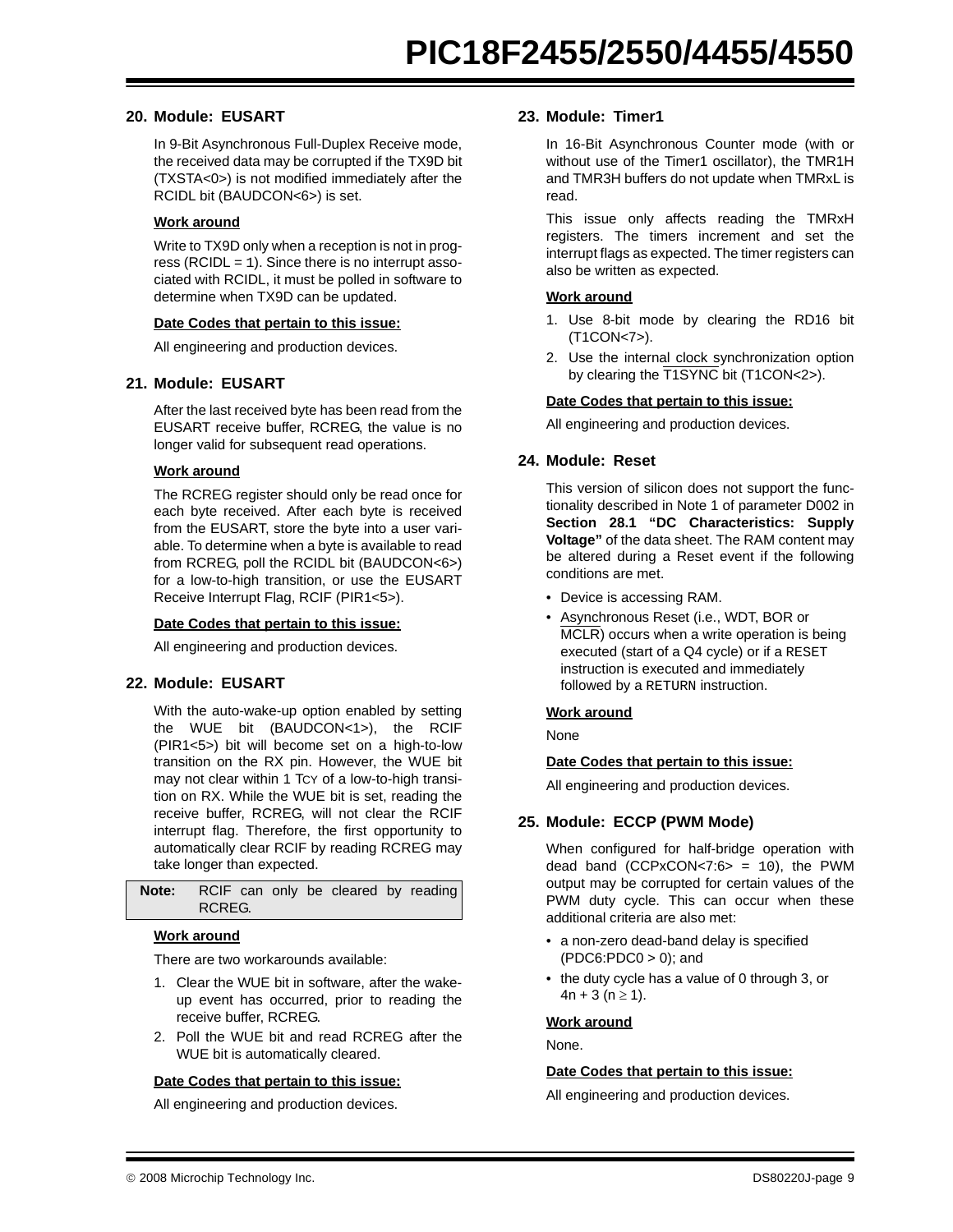## **26. Module: MSSP**

With MSSP in SPI Master mode, FOSC/64 or Timer2/2 clock rate and  $CKE = 0$ , a write collision may occur if SSPBUF is loaded immediately after the transfer is complete. A delay may be required after the MSSP Interrupt Flag bit, SSPIF, is set or the Buffer Full bit, BF, is set, and before writing SSPBUF. If the delay is insufficiently short, a write collision may occur as indicated by the WCOL bit being set.

#### **Work around**

Add a software delay of one SCK period after detecting the completed transfer and prior to updating the SSPBUF contents. Verify the WCOL bit is clear after writing SSPBUF. If the WCOL is set, clear the bit in software and rewrite the SSPBUF register.

#### **Date Codes that pertain to this issue:**

All engineering and production devices.

## **27. Module: MSSP**

In an  $I^2C$  system with multiple slave nodes, an unaddressed slave may respond to bus activity when data on the bus matches its address. The first occurrence will set the BF bit. The second occurrence will set the BF and the SSPOV bits. In both situations, the SSPIF bit is not set and an interrupt will not occur. The device will vector to the Interrupt Service Routine only if the interrupt is enabled and an address match occurs.

#### **Work around**

The  $I^2C$  slave must clear the SSPOV bit after each I<sup>2</sup>C event to maintain normal operation.

#### **Date Codes that pertain to this issue:**

All engineering and production devices.

## **28. Module: MSSP (SPI Mode)**

When the SPI is using Timer2/2 as the clock source, a shorter than expected SCK pulse may occur on the first bit of the transmitted/received data ([Figure 1\)](#page-9-0).

<span id="page-9-0"></span>

| <b>FIGURE 1:</b> | <b>SCK PULSE VARIATION</b> |
|------------------|----------------------------|
|                  | <b>USING TIMER2/2</b>      |



#### **Work around**

To avoid producing the short pulse, turn off Timer2 and clear the TMR2 register, load the SSPBUF with the data to transmit and then turn Timer2 back on. Refer to [Example 6](#page-9-1) for sample code.

## <span id="page-9-1"></span>**EXAMPLE 6: AVOIDING THE INITIAL SHORT SCK PULSE**

|                                | LOOP BTFSSPIR1, SSPIF ; Data received? |
|--------------------------------|----------------------------------------|
|                                | ; (Xmit complete?)                     |
| BRA LOOP                       | ; No                                   |
| BCF PIR1, SSPIF; Clear flag    |                                        |
|                                | $MOVFSSPBUF$ , $W$ ; $W = SSPBUF$      |
|                                | MOVWFRXDATA : Save in user RAM         |
| MOVFTXDATA, $W$ ; $W = TXDATA$ |                                        |
| BCF T2CON, TMR2ON; Timer2 off  |                                        |
| $CLRFTMR2$ : $Clear$ Timer2    |                                        |
| MOVWFSSPBUF ; Xmit New data    |                                        |

#### **Date Codes that pertain to this issue:**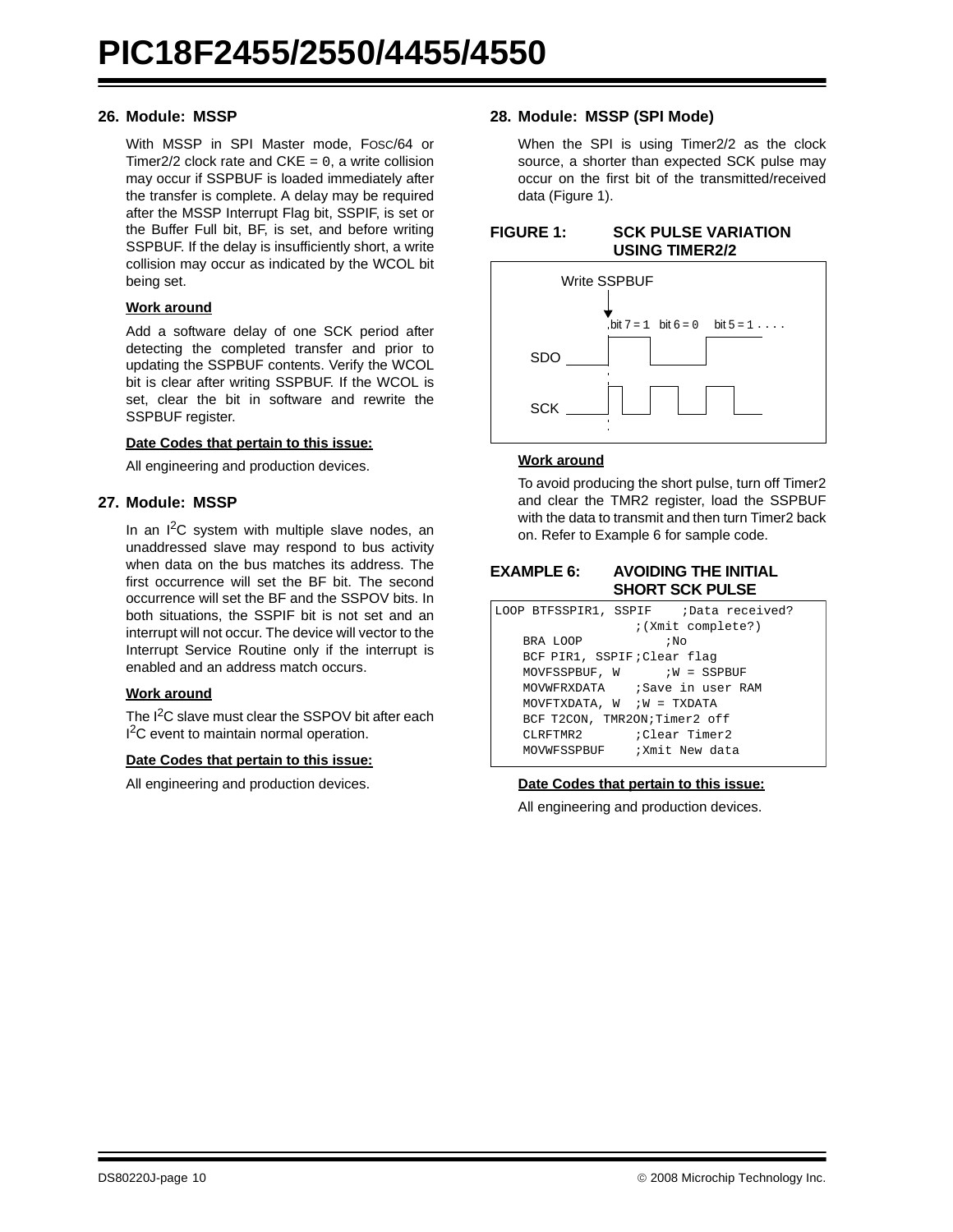## **29. Module: EUSART**

The EUSART auto-baud feature may periodically measure the incoming baud rate incorrectly. The rate of incorrect baud-rate measurements will depend on the frequency of the incoming synchronization byte and the system clock frequency.

## **Work around**

None.

#### **Date Codes that pertain to this issue:**

All engineering and production devices.

#### **30. Module: ADC**

When the A/D clock source is selected as 2 TOSC or RC (when ADCS2:ADCS0 =  $000$  or  $x11$ ), in extremely rare cases, the EIL (Integral Linearity Error) and EDL (Differential Linearity Error) may exceed the data sheet specification at codes 511 and 512 only.

#### **Work around**

Select a different A/D clock source (4 Tosc, 8 TOSC, 16 TOSC, 32 TOSC, 64 TOSC) and avoid selecting the 2 TOSC or RC modes.

#### **Date Codes that pertain to this issue:**

All engineering and production devices.

## **31. Module: Brown-out Reset (BOR)**

If either the HLVD or USB modules are enabled, clearing the SBOREN bit (RCON<6>) when the software controlled BOR feature is enabled (BOREN1:BOREN0 = 01) may cause a Brown-out Reset (BOR) event.

#### **Work around**

Before clearing the SBOREN bit, temporarily disable the HLVD and USB modules.

#### **Date Codes that pertain to this issue:**

All engineering and production devices.

## **32. Module: MSSP**

When operated in  $1^2C^{\tau}$  Master mode, the  $1^2C$ baud rate may be somewhat slower than predicted by the following formula:

$$
I^{2}C \text{ Master mode, clock} = \frac{F_{\text{OSC}}}{4 \cdot (SSPADD + 1)}
$$

## **Work around**

If the target application is sensitive to the baud rate and requires more precision, the SSPADD value can be adjusted to compensate.

If this work around is going to be used, it is recommended that the firmware first check the Revision ID by reading the DEVID1 value at address 3FFFFEh. Silicon revisions B6 and B7 will match the  $I^2C$  baud rate predicted by the given formula.

#### **Date Codes that pertain to this issue:**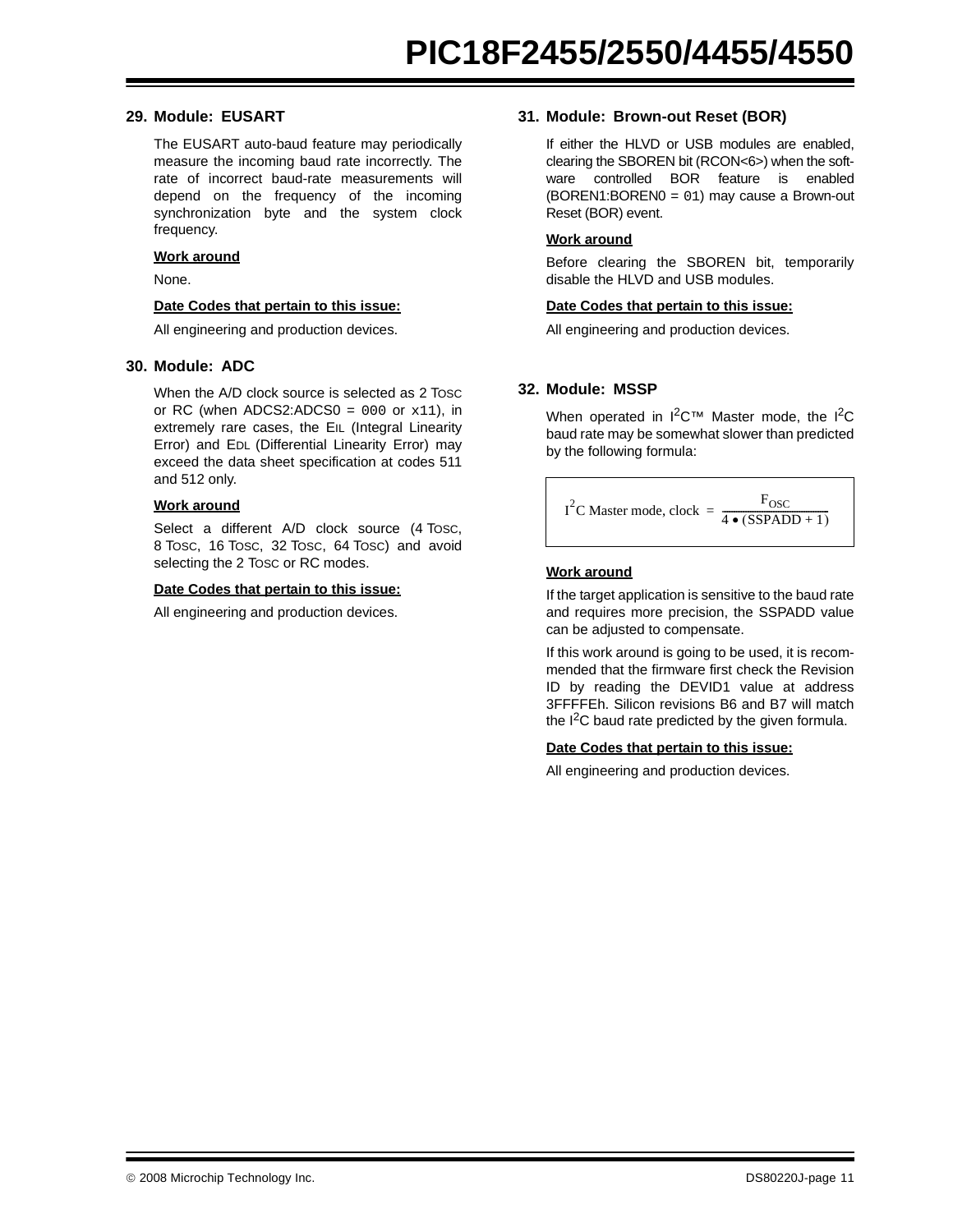## **REVISION HISTORY**

Rev A Document (11/2004) Original version of this document. Includes silicon issues 1 (EUSART), 2 (Timer1/Timer3), 3 (MSSP), 4 (Interrupts), 5-7 (ECCP), 8 (A/D) and 9 (DC Characteristics (BOR)).

Rev B Document (07/2005) Added silicon issue 10 (USB).

Rev C Document (11/2005) Updated issue 4 [\(Interrupts](#page-1-1)) and added silicon issue 11 (PORTD).

Rev D Document (03/2006) Added silicon issues 12 (MSSP), 13 (EUSART) and 14 (USB).

Rev E Document (05/2006)

Updated existing silicon issues with Date Code information. Updated work around for silicon issue 2 (Timer1/Timer3), added Example 3 in silicon issue 4 (Interrupts), updated text in silicon issue 6 (ECCP) and updated work around in silicon issue 8 (A/D). Added silicon issues 15-18 (MSSP), 19-22 (EUSART), 23 (Timer1) and 24 (Reset).

Rev F Document (10/2006) Added silicon issues 25 (ECCP – PWM Mode), 26-27 (MSSP) and 28 (MSSP – SPI Mode).

Rev G Document (07/2007) Added silicon issues 29 (EUSART) and 30 (ADC).

Rev H Document (03/2008) Added silicon issue 31 (Brown-out Reset – BOR).

Rev J Document (09/2008) Revised issue 24 (Reset) and added issue 32 (MSSP).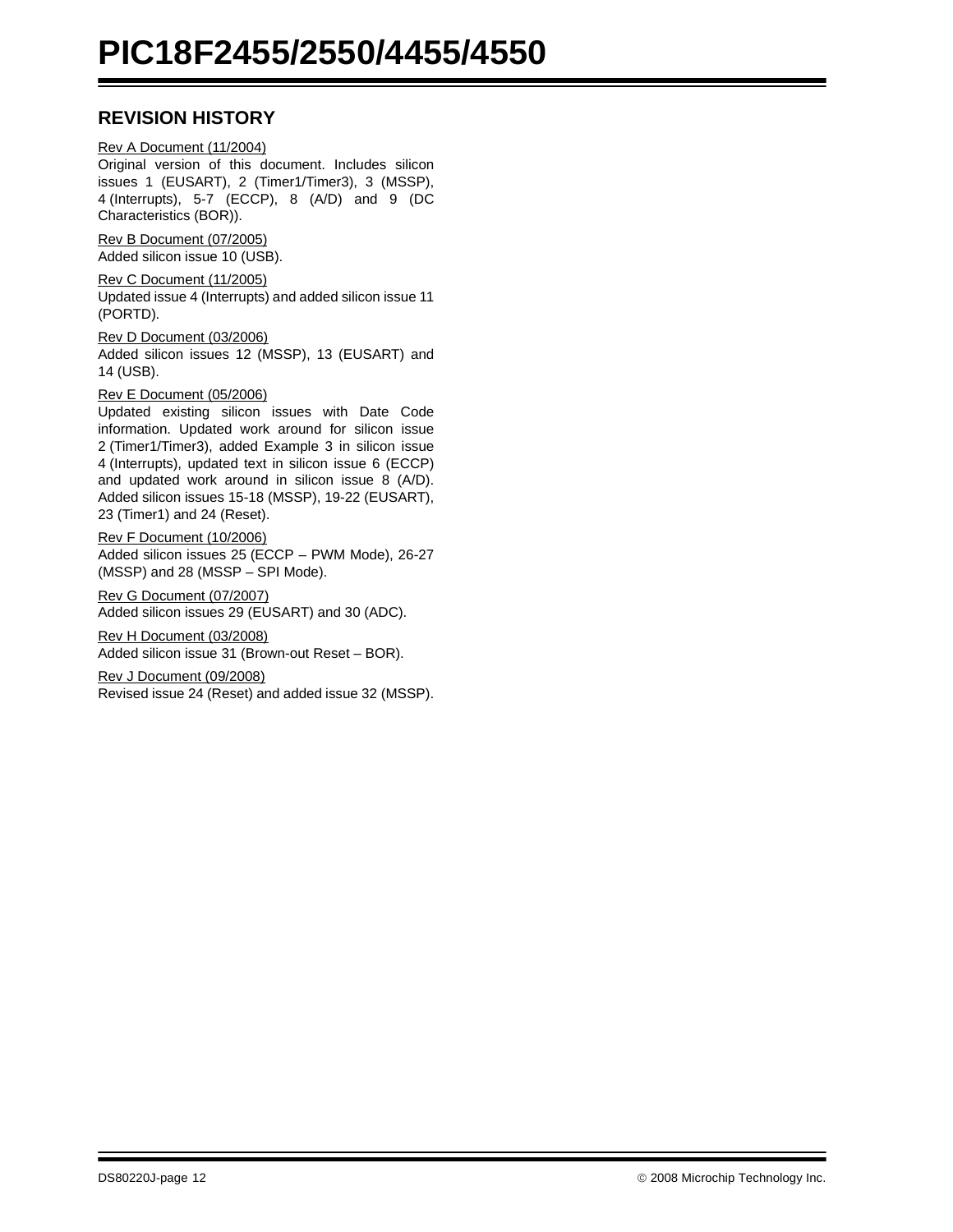#### **Note the following details of the code protection feature on Microchip devices:**

- Microchip products meet the specification contained in their particular Microchip Data Sheet.
- Microchip believes that its family of products is one of the most secure families of its kind on the market today, when used in the intended manner and under normal conditions.
- There are dishonest and possibly illegal methods used to breach the code protection feature. All of these methods, to our knowledge, require using the Microchip products in a manner outside the operating specifications contained in Microchip's Data Sheets. Most likely, the person doing so is engaged in theft of intellectual property.
- Microchip is willing to work with the customer who is concerned about the integrity of their code.
- Neither Microchip nor any other semiconductor manufacturer can guarantee the security of their code. Code protection does not mean that we are guaranteeing the product as "unbreakable."

Code protection is constantly evolving. We at Microchip are committed to continuously improving the code protection features of our products. Attempts to break Microchip's code protection feature may be a violation of the Digital Millennium Copyright Act. If such acts allow unauthorized access to your software or other copyrighted work, you may have a right to sue for relief under that Act.

Information contained in this publication regarding device applications and the like is provided only for your convenience and may be superseded by updates. It is your responsibility to ensure that your application meets with your specifications. MICROCHIP MAKES NO REPRESENTATIONS OR WARRANTIES OF ANY KIND WHETHER EXPRESS OR IMPLIED, WRITTEN OR ORAL, STATUTORY OR OTHERWISE, RELATED TO THE INFORMATION, INCLUDING BUT NOT LIMITED TO ITS CONDITION, QUALITY, PERFORMANCE, MERCHANTABILITY OR FITNESS FOR PURPOSE**.** Microchip disclaims all liability arising from this information and its use. Use of Microchip devices in life support and/or safety applications is entirely at the buyer's risk, and the buyer agrees to defend, indemnify and hold harmless Microchip from any and all damages, claims, suits, or expenses resulting from such use. No licenses are conveyed, implicitly or otherwise, under any Microchip intellectual property rights.

#### **Trademarks**

The Microchip name and logo, the Microchip logo, Accuron, dsPIC, KEELOQ, KEELOQ logo, MPLAB, PIC, PICmicro, PICSTART, rfPIC and SmartShunt are registered trademarks of Microchip Technology Incorporated in the U.S.A. and other countries.

FilterLab, Linear Active Thermistor, MXDEV, MXLAB, SEEVAL, SmartSensor and The Embedded Control Solutions Company are registered trademarks of Microchip Technology Incorporated in the U.S.A.

Analog-for-the-Digital Age, Application Maestro, CodeGuard, dsPICDEM, dsPICDEM.net, dsPICworks, dsSPEAK, ECAN, ECONOMONITOR, FanSense, In-Circuit Serial Programming, ICSP, ICEPIC, Mindi, MiWi, MPASM, MPLAB Certified logo, MPLIB, MPLINK, mTouch, PICkit, PICDEM, PICDEM.net, PICtail, PIC<sup>32</sup> logo, PowerCal, PowerInfo, PowerMate, PowerTool, REAL ICE, rfLAB, Select Mode, Total Endurance, UNI/O, WiperLock and ZENA are trademarks of Microchip Technology Incorporated in the U.S.A. and other countries.

SQTP is a service mark of Microchip Technology Incorporated in the U.S.A.

All other trademarks mentioned herein are property of their respective companies.

© 2008, Microchip Technology Incorporated, Printed in the U.S.A., All Rights Reserved.



## **QUALITY MANAGEMENT SYSTEM CERTIFIED BY DNV**  $=$  ISO/TS 16949:2002  $=$

*Microchip received ISO/TS-16949:2002 certification for its worldwide headquarters, design and wafer fabrication facilities in Chandler and Tempe, Arizona; Gresham, Oregon and design centers in California and India. The Company's quality system processes and procedures are for its PIC® MCUs and dsPIC® DSCs, KEELOQ® code hopping devices, Serial EEPROMs, microperipherals, nonvolatile memory and analog products. In addition, Microchip's quality system for the design and manufacture of development systems is ISO 9001:2000 certified.*